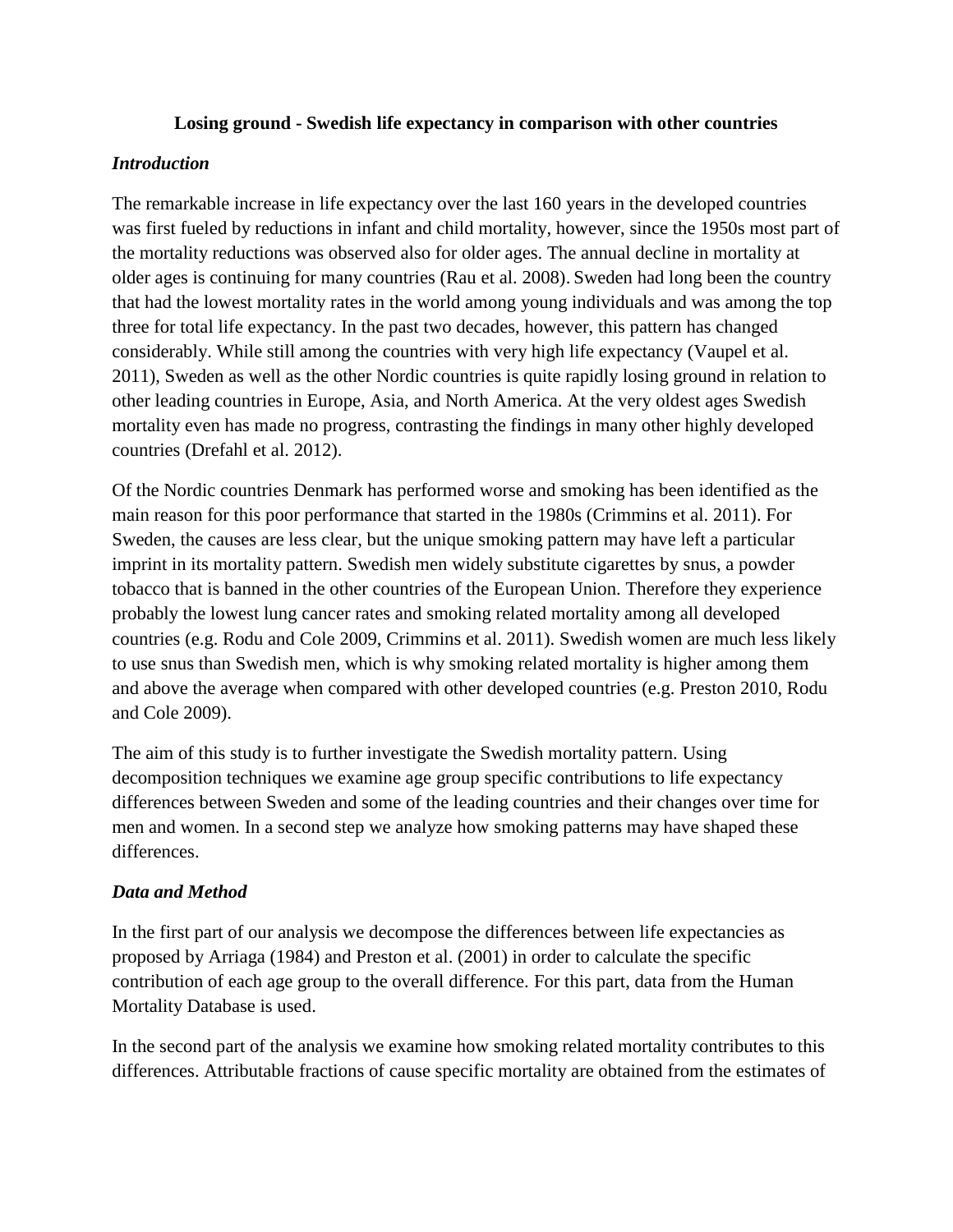Peto (2006) and Preston (2010). Cause and specific mortality rates are obtained from Swedish register data.

# *First Results*

In the first step of our investigations we compare how age groups contribute to differences in life expectancy between Sweden and some of the leading countries in terms of life expectancy. The results for men are shown in Figure 1 and for women if Figure 2. The left panel of each figure refers to the year 1980 and the right panel to the year 2008 or 2009.

Figure 1 shows that female Swedish life expectancy has been among the very highest in 1980. In terms of infant and child mortality Sweden has even been the leading. The contributions of the other ages to the differences are varying when compared to different countries. The right panel of figure 1 shows the same calculation for women in 2009. Sweden still enjoys extremely low infant mortality, and a mortality similar to the three leading countries at adult ages. At older ages the pattern is completely different and Sweden has considerably higher mortality than France, Japan, or Italy.

Figure 2 provides the results for men. The comparisons for the 1980 presented on the left side of the figure show that Swedish men had much higher life expectancy than their French and Italian counterparts but lacked behind Japanese men by 0.8 years. Again Swedish infant and child mortality has been lower than in the other countries studied here. On the right side of the figure the recent pattern is shown. Still, Swedish men experience similar or lower mortality at infant, child and adult ages. The opposite is the case for the old ages, where Swedish men are considerably disadvantaged. This is especially remarkable when compared with countries like France. French male life expectancy is more than 1.6 years lower than that of Sweden, at old age, however, French men do better than their Swedish counterparts.

In the second step of the analysis we investigate the role of smoking on the observed mortality differences between the countries. Results from the models will be ready in time for the PAA meeting.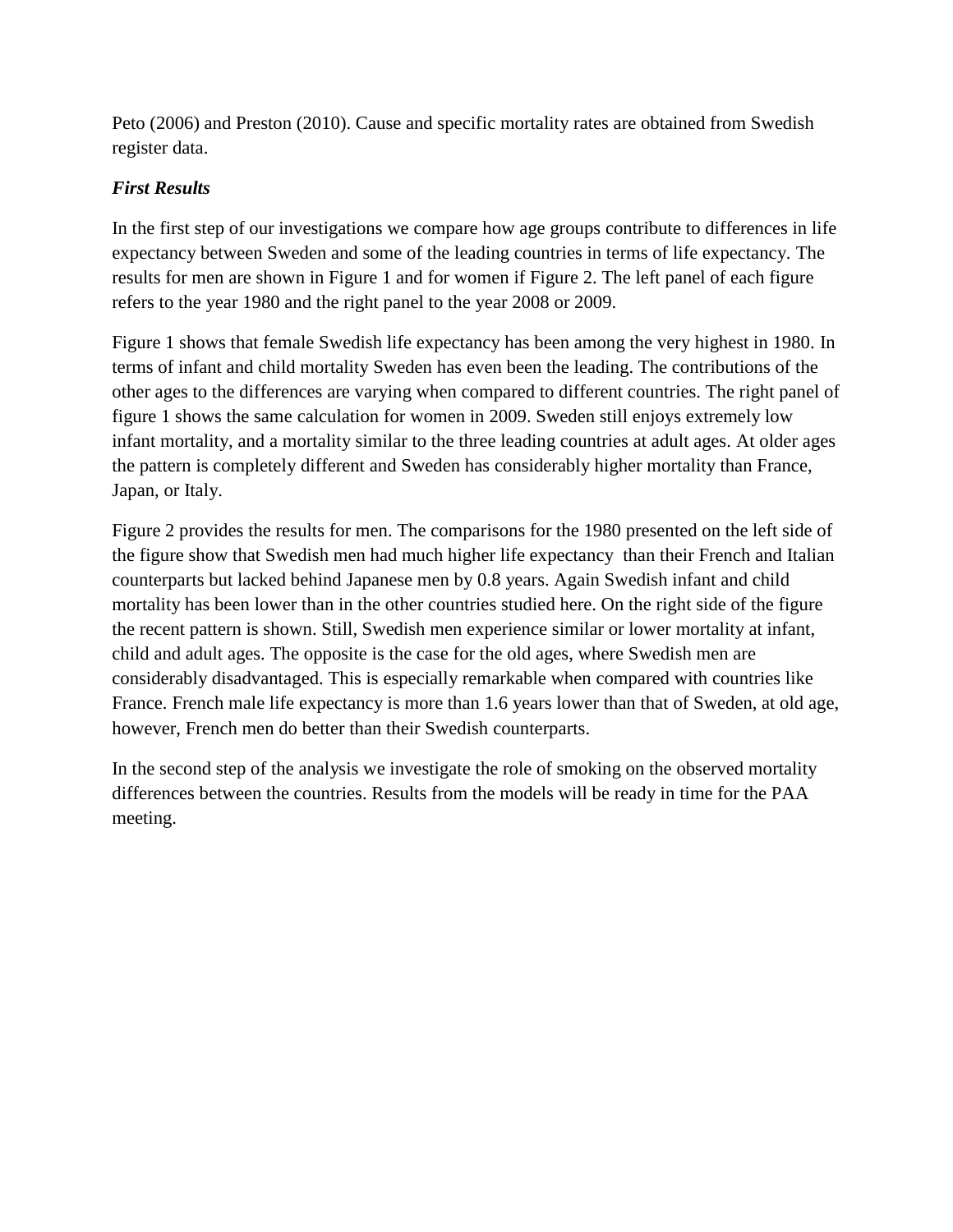



Age Contributions to Difference in Life Expectancy





Age Contributions to Difference in Life Expectancy between Swedish and Italian Women (1980)





Age Contributions to Difference in Life Expectancy between Swedish and Japanese Women (2009)



Age Contributions to Difference in Life Expectancy between Swedish and Italian Women (2008)

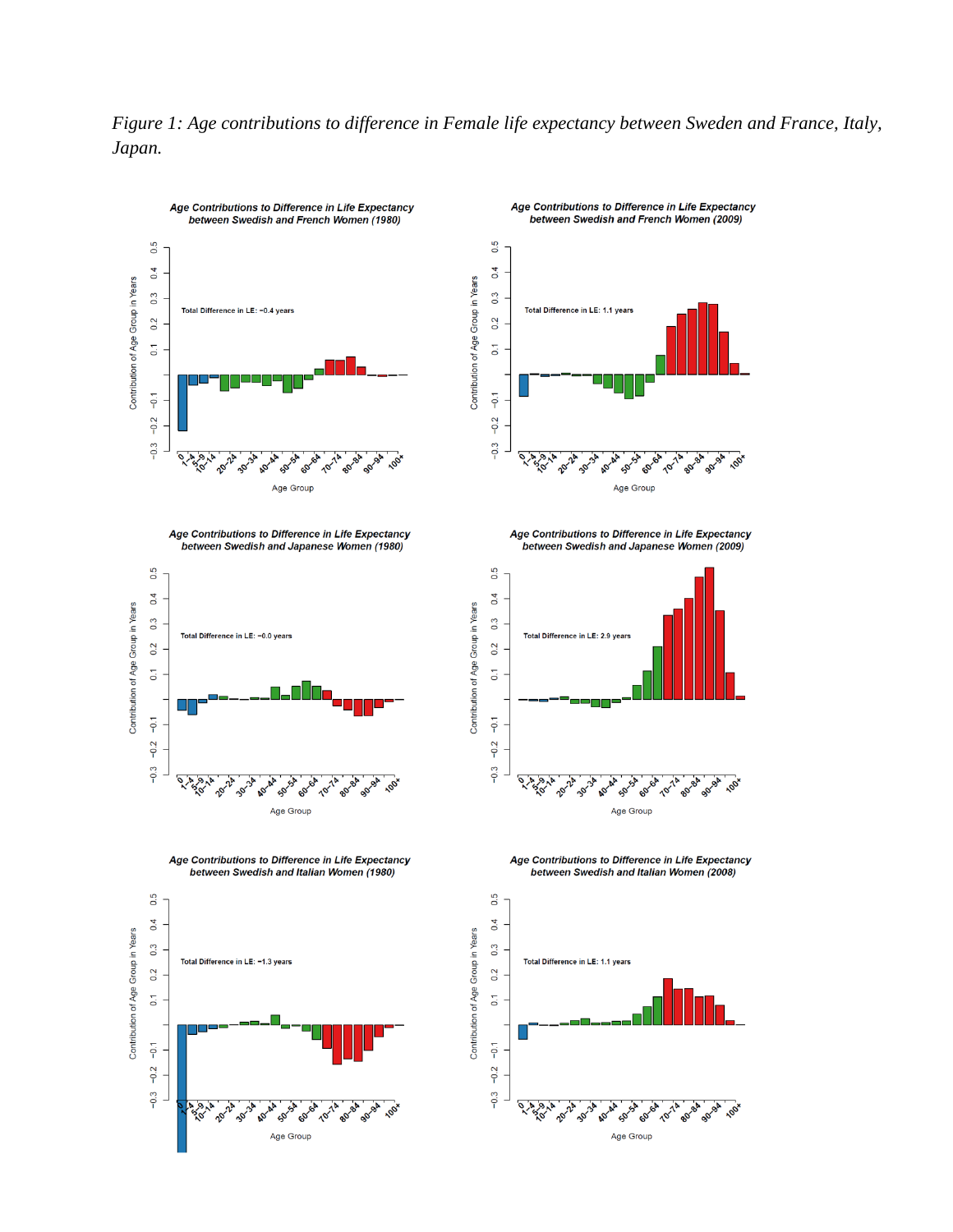



Age Contributions to Difference in Life Expectancy

Contribution of Age Group in Years

 $0.5$ 

 $0.4$ 

 $0.\overline{3}$ 



Total Difference in LE: −1.6 years

Age Contributions to Difference in Life Expectancy

between Swedish and French Men (2009)

Age Contributions to Difference in Life Expectancy between Swedish and Japanese Men (1980)



Age Contributions to Difference in Life Expectancy between Swedish and Japanese Men (2009)



Age Contributions to Difference in Life Expectancy between Swedish and Italian Men (1980)



Age Contributions to Difference in Life Expectancy between Swedish and Italian Men (2008)



Contribution of Age Group in Years

Age Group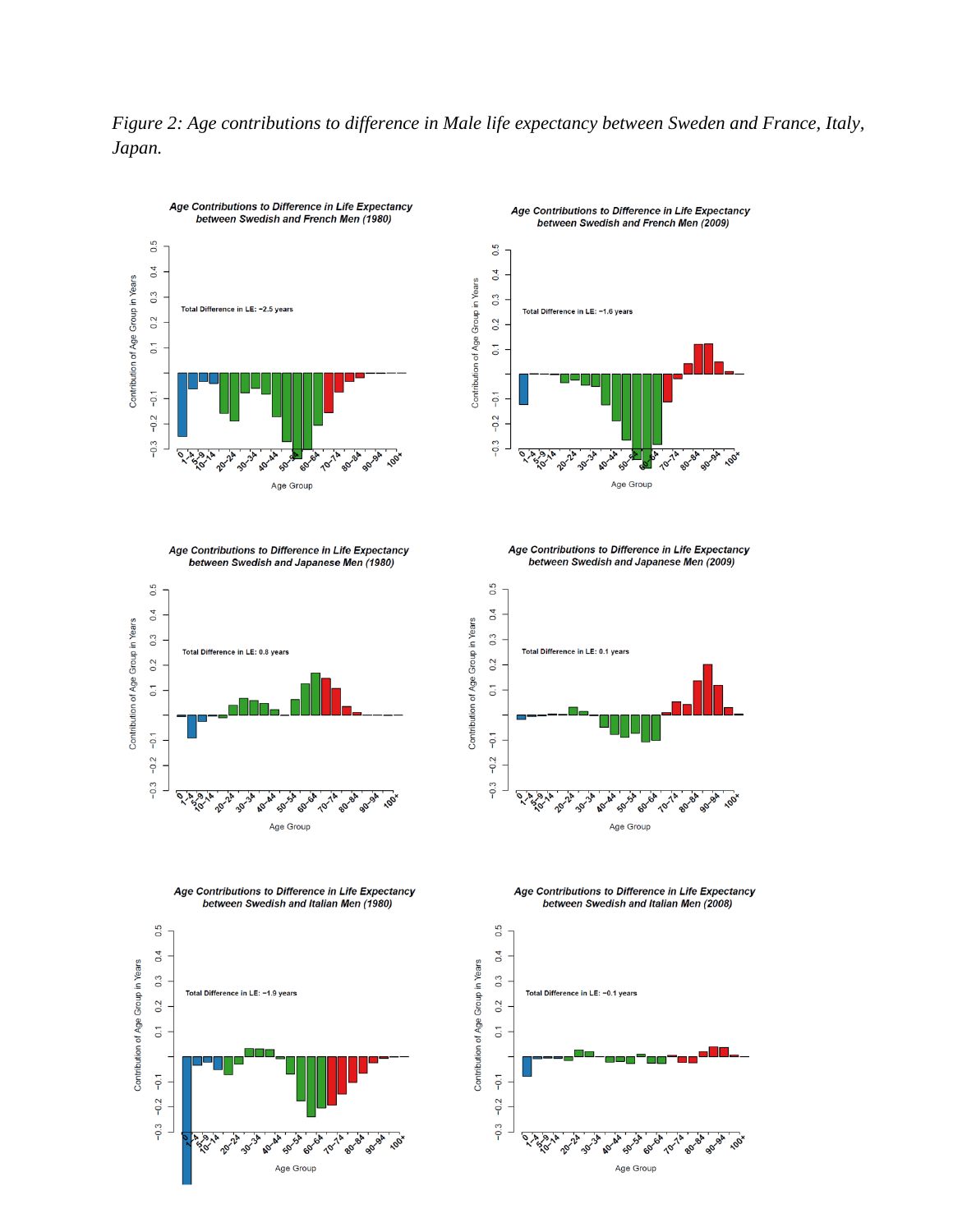# *Discussion*

In this study we have observed how Sweden, together with the other Nordic countries, loses ground on behalf of other countries in Europe with respect to life expectancy. In the beginning of the century until the 1980s Sweden had a higher life expectancy than Italy, Spain, France, and Japan and all ages contributed to this better life expectancy. Since 1980, however, it has slowly changed and Sweden has lost its relative advantage to other countries. Today it is only among infants, children and young adults that Sweden is among the very leading countries. At all other ages, and especially among the oldest Swedish mortality is lacking behind at an increasing distance. The reasons behind this unusual development are not clear and are most likely related to several factors.

One reason might be the smoking behavior in Sweden. Smoking is one the most important risk factors to many important diseases such as cardiovascular diseases and cancer. Smoking prevalence was higher among Swedish women than women in other countries in the 1970s and could be a potential explanation behind Sweden's fall in LE in relation to the other studied countries. It would also be logic argument in relation to the lack of difference among men where the smoking prevalence among Swedish men was similar to that of men in other countries. However, a counter argument to that logic is that Finland and Norway has catched up with Sweden in terms of life expectancy and in these countries the smoking prevalence have been similar to that of women in Sweden.

A third, and highly speculative, hypothesis behind the lower speed in improvement in LE in Sweden compared with Italy France and Spain may be related to the focus of the health care sector. Perhaps Sweden is not providing the same level of care to elderly individuals as it does to the young.

# **References**

Arriaga, E. E. (1984). Measuring and Explaining the Change in Life Expectancies. Demography, 21(1), 83-96.

Crimmins, E. M., Preston, S. H., & Cohen, B. (Eds.). (2011). Explaining Divergent Levels of Longevity in High-Income Countries. Washington, D. C.: The National Academies Press: p. 69- 82

Drefahl, S., Lundström, H., Modig, K., & Ahlbom, A. (2012). The Era of Centenarians: Mortality of the Oldest Old in Sweden. Journal of Internal Medicine, 272(1), 100-102. doi: 10.1111/j.1365-2796.2012.02518.x

Peto R, Lopez A, Boreham J, Thun M. June (2006). Mortality from smoking in developed countries 1950-2000 (2nd edition)

Preston, S. H., Heuveline, P., & Guillot, M. (2001). Demography: Measuring and Modeling Population Processes. London: Wiley-Blackwell.